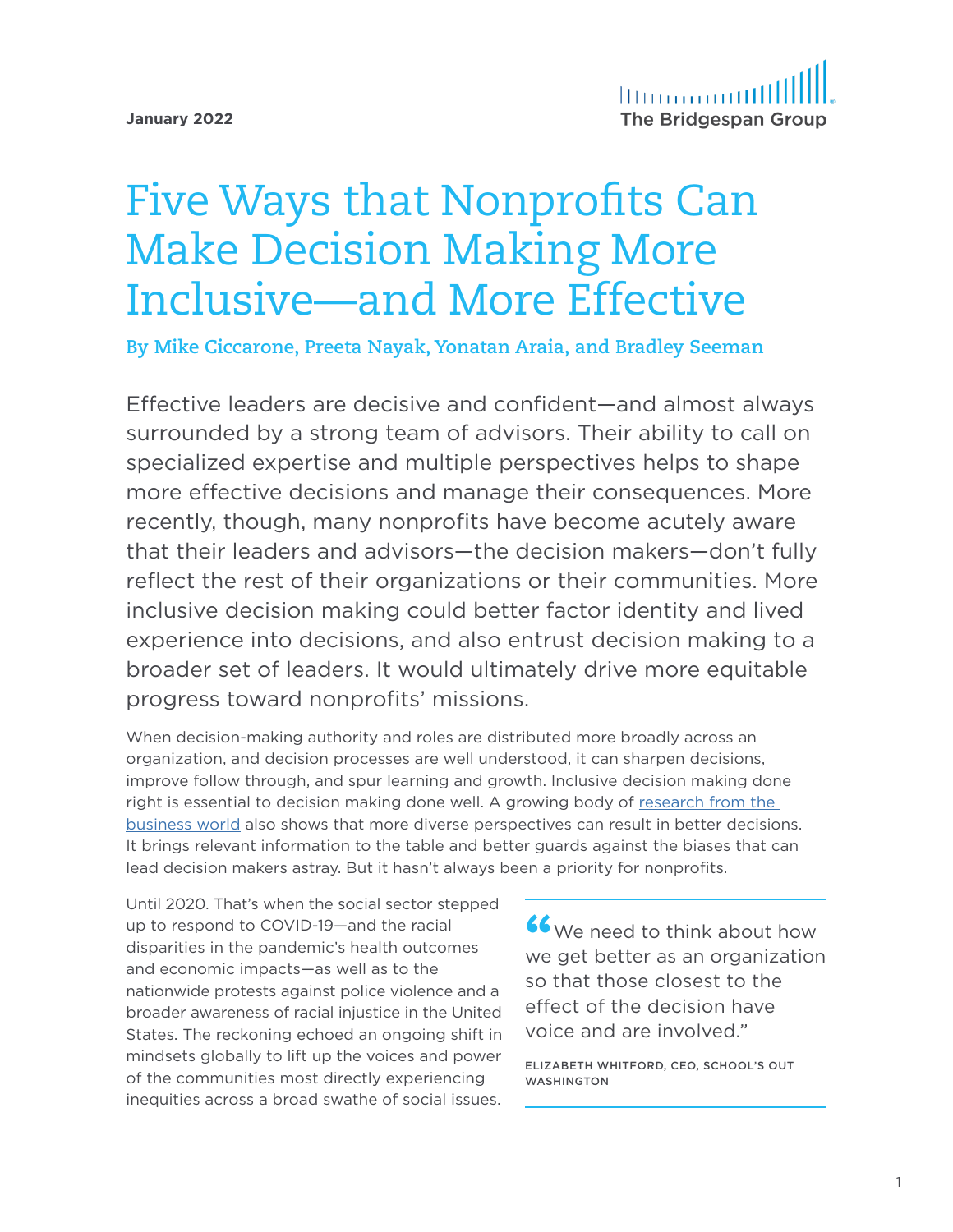In our conversations with nonprofit leaders and their teams, the desire to turn reflection into action came through. Many nonprofits are seeking ways to open up their decision processes to better reflect the racial diversity within the organization, and among those they serve. "We need to think about how we get better as an organization so that those closest to the effect of the decision have voice and are involved," says Elizabeth Whitford, CEO of [School's Out Washington,](https://schoolsoutwashington.org/) which works to ensure equitable access to high-quality, expanded learning programs in all the state's communities.

Over the past several years, School's Out Washington has deliberated on its decisionmaking processes as part of a broader review of its internal equity and inclusion practices. More recently, the organization engaged [Every Level Leadership](https://everylevelleads.com/) to coach its leaders, redesign the structure and authority of the racial equity committee, and support staff in shifting to a more equitable culture. "It's important to make a dual investment," Whitford added. "Without deep equity work and reflection as a leader, a tool like RAPID [see below] won't get you there."

Others are seeking to improve decision making as their organizations grow or change. Social sector leaders like [Ananda Valenzuela](https://rvcseattle.org/2017/09/13/sick-consensus-hierarchical-decision-making-third-way) and [Vu Le](https://nonprofitaf.com/2018/12/our-default-organizational-decision-making-model-is-flawed-heres-an-awesome-alternative) have strongly criticized topdown processes in the nonprofit world, arguing that decisions should be made by the person most closely linked to the decision, or by the person with the most energy, skill, and experience to make it. "When I started here, I was running the organization with one other employee," says Julie Cordua, CEO of the nonprofit *[Thorn](https://www.thorn.org/)*, which builds technology to defend children from sexual abuse. "Now it's a \$25 million organization with lots of employees and stakeholders around the world. So my job as a leader is different. You want more people making decisions, and you want why and how they're making these decisions to be transparent."

Having more voices at the table can be vital to hearing a diversity of perspectives. However, when we talk about inclusive decision making, we're also talking about decision power and roles being distributed more broadly across the organization. This article, based on The Bridgespan Group's work with scores of local, national, and global nonprofits and NGOs around decision making, looks at five promising approaches for making decisions in ways that are both inclusive *and* effective, leading to more equitable outcomes.

### 1. Map roles for key decisions and make sure you're hearing the full range of perspectives

"The idea of making decision roles explicit really matters," says Markita Morris-Louis, incoming CEO (and currently chief strategy officer) of [Compass Working Capital,](https://www.compassworkingcapital.org/) which focuses on financial coaching for residents of public and subsidized housing. The organization uses a tool called RAPID®1 —developed by Bain & Company and used by a wide range of nonprofits, including Bridgespan itself—to make decisions. "Every employee

<sup>1</sup> RAPID is a registered trademark of Bain & Company.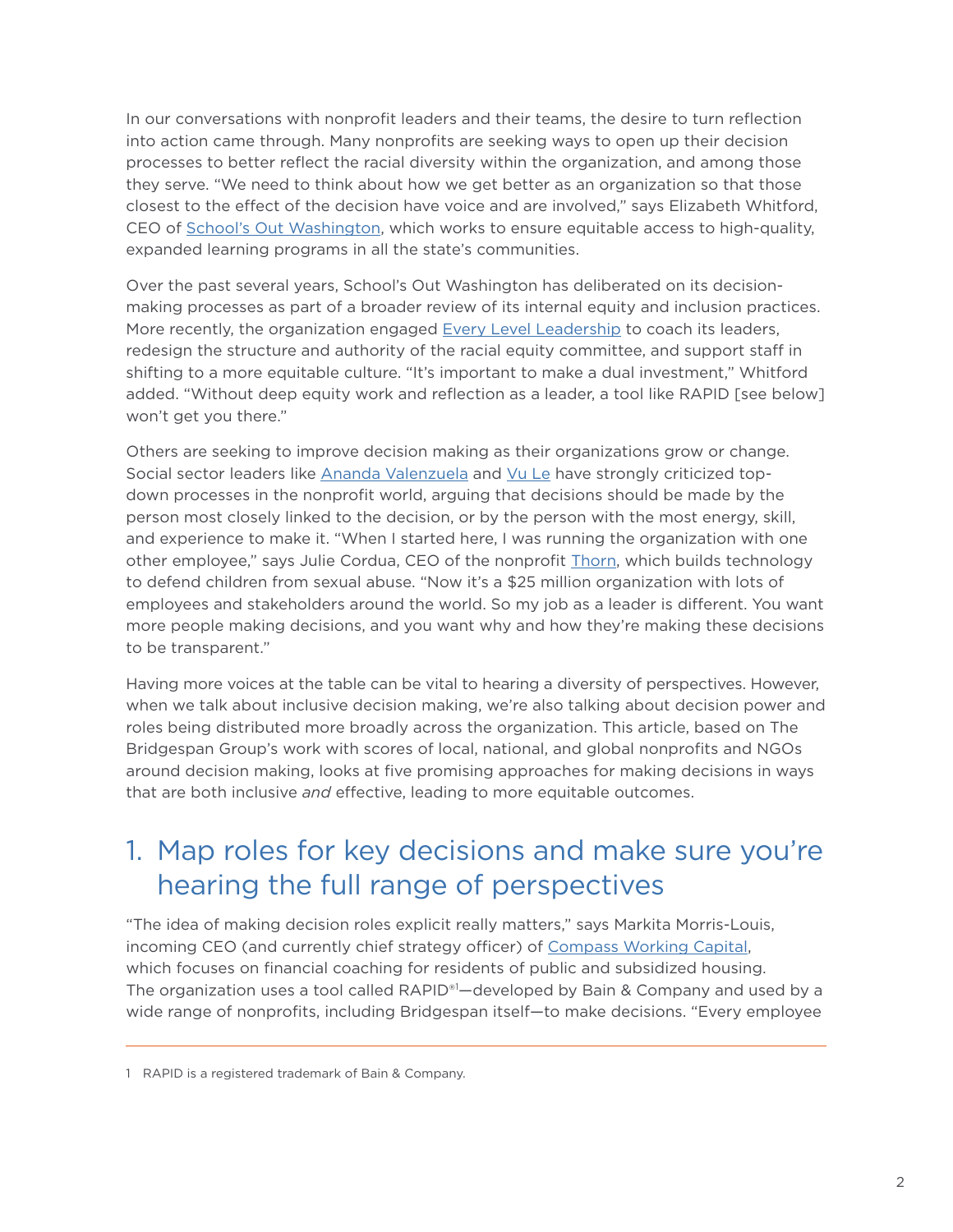is trained in RAPID as part of our onboarding," Morris-Louis adds. "Everyone understands the language—you can walk into a meeting, and people can say who has what role in a decision."

RAPID—described in greater detail in ["The RAPID Decision-Making Tool for Nonprofits"](https://www.bridgespan.org/insights/library/organizational-effectiveness/rapid-decision-making) is a way to assign roles in a decision process. The letters in the acronym provide an easy way to think about five important roles in most decision processes: Recommend, Agree, Perform, provide Input, and Decide. The tool helps clarify who provides input on a decision, who shapes the decision and ultimately decides on it, and who carries out the decision once it is made. Many teams have an "aha" moment when they realize that everything doesn't just come down to the "D," or decision maker. Other roles are also critical. We've found it to be easily adaptable to different situations, team sizes, and types of organizations. And, despite the name, the framework's focus is clarity and accountability more than speed itself.

Consider the example of [One Million Degrees](https://onemilliondegrees.org/), which helps low-income community college students succeed in school, work, and life. The organization grows through partnerships, so decisions about whether to enter into a new partnership are vital. PuraCarina González, director of innovation and strategic initiatives, explains that as the organization grew, the CEO understood that she could no longer decide on new partners primarily by herself. Launching partnerships had become more complex, and important information and responsibility sat with the program teams that would bring a new partnership to life.

So One Million Degrees began to use RAPID to assign roles for most of these decisions. "Ideally the Recommender is the person who found the partnership or has the best understanding of the potential opportunity. Typically, it is the person who has been the lead on communication with the external party and is doing research to move the conversation forward. We discuss which internal stakeholders we need to bring into the process much sooner, including those who will be doing the work—they provide the Input. In terms of the decision itself, if the leadership team is not aligned on the way forward, we all recognize that the CEO is the final Decider. But at that point the CEO has all the information at hand."

Because decision-making tools such as RAPID make decision roles explicit, they expose how power flows through the organization. "When you lay out your decision-making process, it makes your hierarchy very transparent," says one leader we talked to. "And maybe some staff don't want there to be hierarchy in organizations, or want to be in a flatter one." Amid cultural and generational change, some of the nonprofits and NGOs we work with are struggling with what the "right" amount of hierarchy is. But every organization should be willing to lift the veil and be transparent about how it makes important decisions.

Open conversations about what that transparency reveals will be especially important for nonprofits whose leadership teams are not representative of their staff or broader community—in terms of race and other markers of identity such as gender, ethnicity, language, class, or caste. In these cases, decision-making processes are at greater risk of excluding stakeholders from marginalized groups and of reproducing inequities.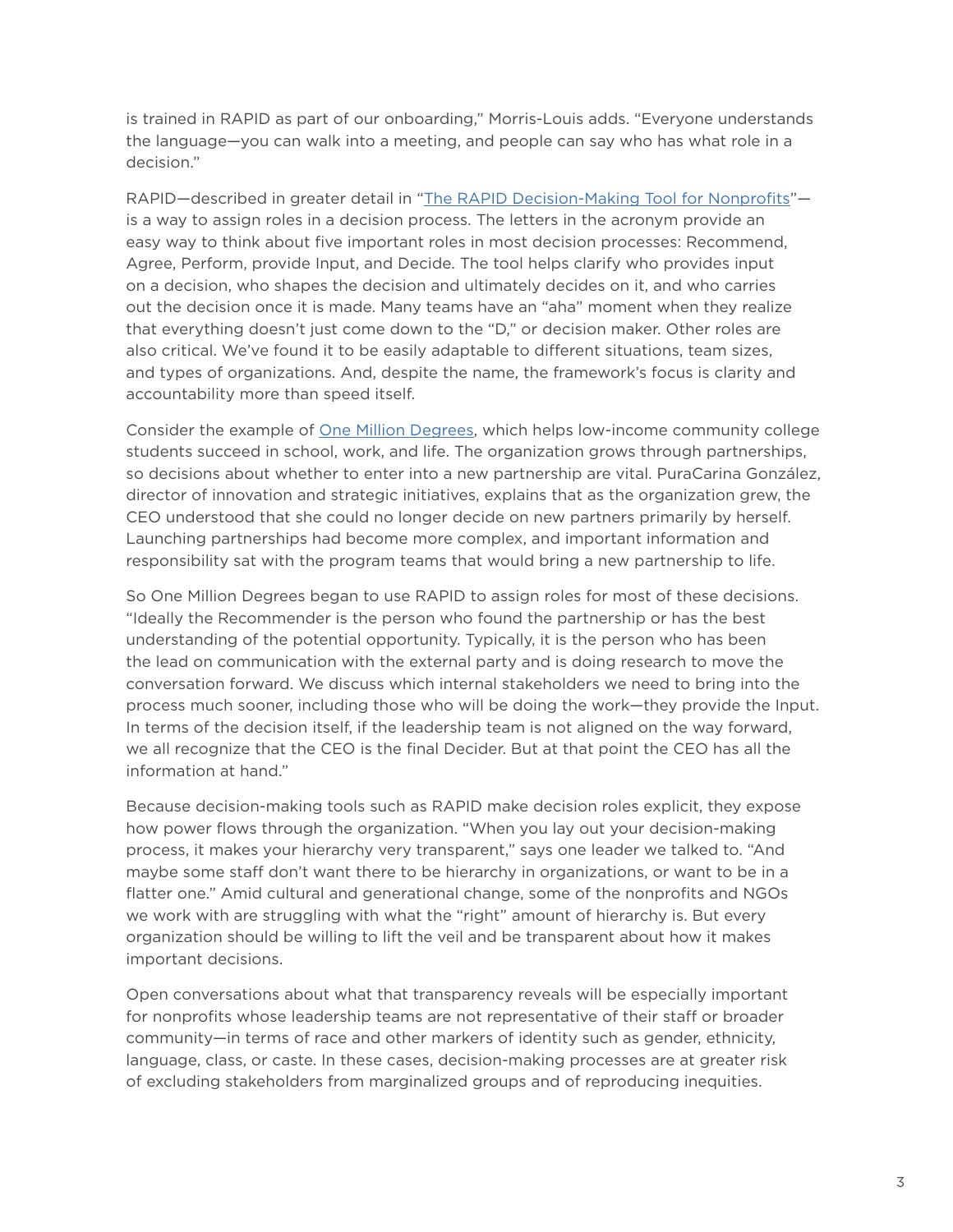## 2. Push the decision to the right level of the organization

Many decisions should probably *not* rest with the executive director or leadership team. By thinking about the different types of decisions it makes, an organization can push whole categories of decisions away from a handful of senior leaders and toward team members who know more about the subject matter or are closer to the implementation of those decisions.

For example, Thorn has a written charter for its leadership team that lays out what the group is responsible for deciding: primarily decisions related to setting multiyear strategy, managing organization-wide risk, and coordinating critical priorities related to people and culture. Everything else is for an individual leader or another team. Says Cordua: "As a leadership team, we need to figure out how many decisions to *not* make—and have someone closer to the issue make them."

**"**As a leadership team, we need to figure out how many decisions to *not* make—and have someone closer to the issue make them."

JULIE CORDUA, CEO, THORN

Other teams have defined decision purviews as well. Thorn's programmatic teams have clear decision rights over the strategy and resources related to their areas of focus. For developing new offerings, Thorn's product team defines *what* will be built, and the engineering team decides *how* it will be built.

Different contexts may also involve a different decision-making process. Not everything has to move at the same speed. For most world-spanning decisions at one global network [focused on poverty and humanitarian aid,](https://www.bridgespan.org/insights/library/organizational-effectiveness/speeding-up-nonprofit-network-decision-making) each regional affiliate gets one vote. The process takes a lot of time. However, for its disaster-relief efforts, when speed is paramount, its humanitarian committee makes and implements decisions very quickly. This small group which has knowledge of what's happening on the ground, and which regional affiliates select—has the authority to move resources from other parts of the network in order to address the disaster. By creating a process in advance and providing a charter for the group, the NGO avoids having to create an ad hoc process for urgent decisions.

This mindset of distributing decision making can be particularly powerful for organizations seeking to develop a stronger bench of leaders across the organization. It naturally distributes decision-making power and starts to train future leaders for greater decision-making authority to come.

#### 3. Set up new decision makers for success

Experienced decision makers often rely on important assets in making their decisions access to information, a broad view of what else is happening in the organization, and a culture or power structure that supports their right to make that decision. New decision makers need those same assets—and, most importantly, the safety to actually make decisions.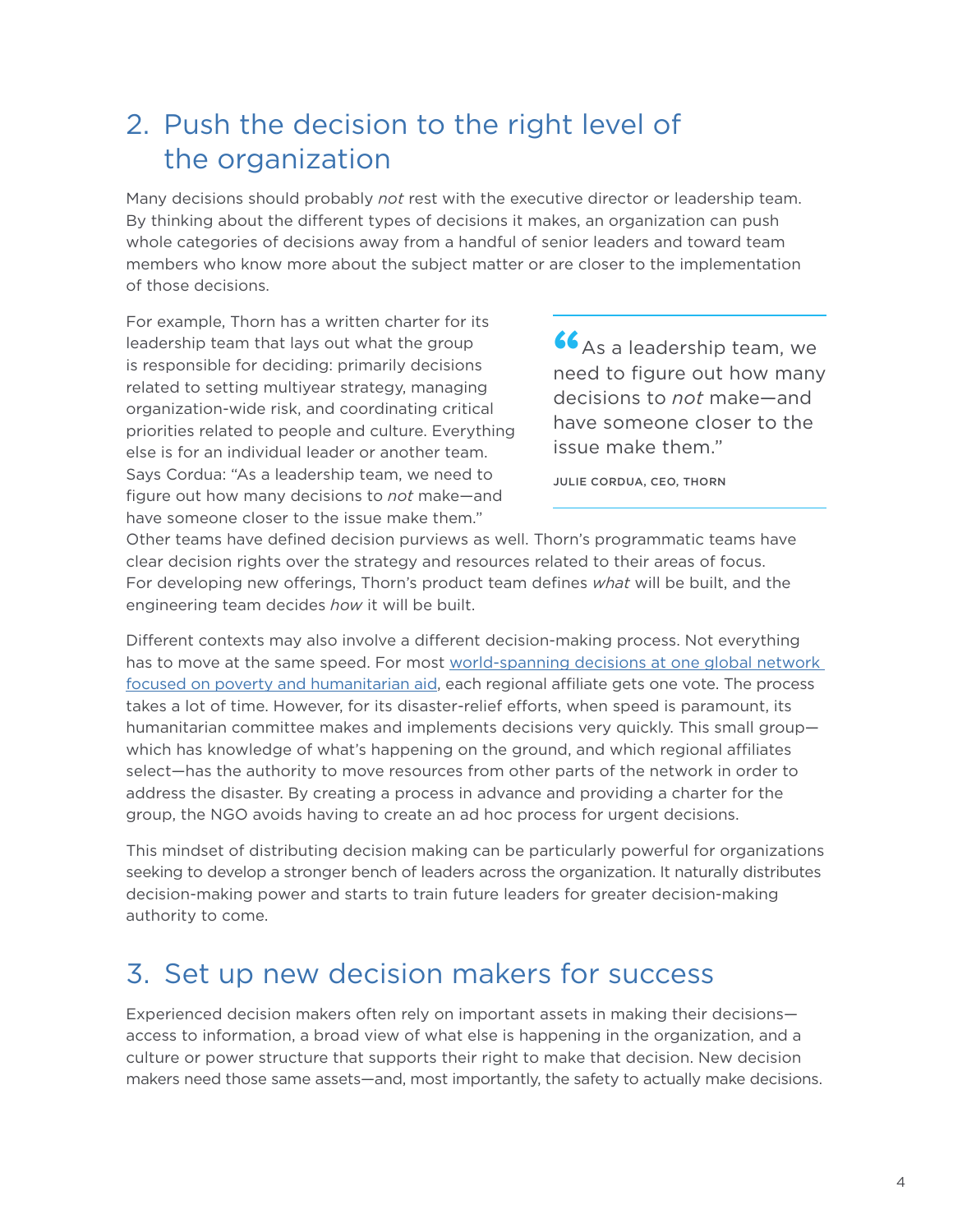Whitford of School's Out Washington describes how important it was to create an environment where new decision makers could succeed. "The culture had been that many of our staff felt uncomfortable making even small decisions—like spending money for food," she says. "They worried they would get in trouble for making the wrong decisions.

You can delegate decisions, but if you don't have a feeling of safety in the organization, it's tough."

Whitford also notes that her own style created challenges in pushing decision making away from the top. "I have a tendency for being fairly relaxed and flexible," she explains. "But it meant I was unwittingly putting the risks on managers to figure out the gray areas and where the lines were." So the organization has put more structure around this transfer of decision-making responsibility—freedom

**"**You can delegate decisions, but if you don't have a feeling of safety in the organization, it's tough."

ELIZABETH WHITFORD, CEO, SCHOOL'S OUT WASHINGTON

within a framework. Decision makers create work plans describing who they are getting input from and what kind of decisions they expect to make. And the leadership team helps them understand where their authority lies—what's in scope and what's not. That might include setting guardrails for a decision (think budgets, for example) and then stepping back to let managers make decisions within those constraints.

Similarly, new decision makers benefit from clear criteria for making a decision. In setting up its decision process on partnerships, One Million Degrees "created a set of key questions to guide the decision," explains González. "Does the partnership strengthen our work with our target student population? How does it connect to our strategic plan? Can the project be executed within our current staff capacity, or is there enough time built in to ramp up our team?"

This redistribution of decision-making power can relieve many leaders of the "decision fatigue," as Vu Le calls it, that drains them when all questions come to a handful of leaders. But it also requires that they step up in a different way and act as coaches for new decision makers. Morris-Louis of Compass Working Capital emphasizes that this kind of coaching isn't just about getting individual decisions right. "It is about building competence, building the bench, developing future leaders."

Srikanth Viswanathan, CEO at [Janaagraha Centre for Citizenship and Democracy](https://www.janaagraha.org/home/), whose mission is to transform quality of life in India's cities and towns, thinks similarly. As the organization has grown, he is focusing more and more on empowering senior leaders with "hard" authority over budgets and spending, and with "softer" experiences leading relationships with government officials and donors.

He emphasizes that when new managers take on formal decision power over programs and budgets, it's critical to continue to build their confidence and provide support. "If I turn up as CEO every week and say—'I'm just going to review your project'— they get put off. They're not just looking for performance management conversations. They are looking for a sounding board and a coach. They are looking for someone with whom they can candidly share the frustrations and challenges, both within the organization and outside it. We create a safe space for open, honest communications."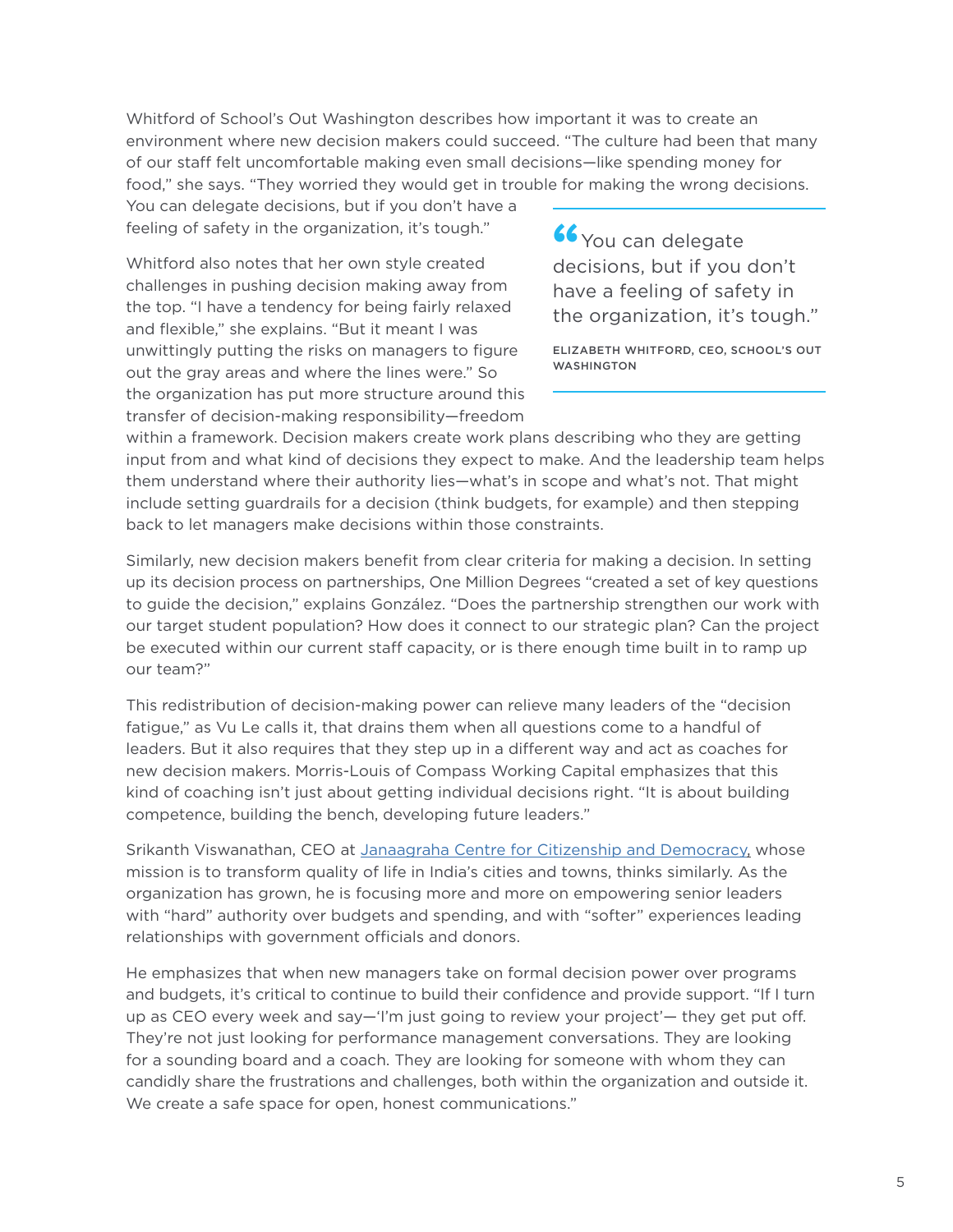Viswanathan spends a significant portion of his time in these conversations. His goal is to coach leaders so that they embody the mission and the organization and make decisions of their own based on context and data, rather than deferring to formal authority.

#### 4. Up your game on authentic input

It's important to distinguish between gathering input to help make a decision and informing staff and constituents about that decision. In addition, how decision makers weigh and resolve differences of opinion from stakeholders—including across lines of identity—is important to effectiveness. Genuinely asking for input can provide vital information and new perspectives, build trust, and strengthen staff and other stakeholder support for the decision that got made. However, going through the *motions* of seeking input can have the opposite effect. People will feel that their time has been wasted and will feel less engaged with the decision. And, notes School's Out Washington's Whitford, "If we're asking for input, we need to be able to change our mind."

Compass Working Capital is trying to get better at tapping into the knowledge and experience of its client advisory board to inform decisions that will have an impact on the client experience. For example, as the organization has shifted to remote services, it planned to build a coaching app to replicate an in-person coach's advice on a user's smartphone with automated content and financial tips. "When we got client input, it turns out we had the wrong idea," explains Morris-Louis.

**"**If we're asking for input, we need to be able to change our mind."

ELIZABETH WHITFORD, CEO, SCHOOL'S OUT WASHINGTON

"They didn't need a coaching app. They wanted an engagement app, with a picture of their coach and the ability to text their coach." It turned out that deepening relationships with coaches was more important than automating the coaching to reach more clients. The client board used to meet quarterly, but Morris-Louis says that "now we're using their input so much that we're meeting closer to monthly."

Sometimes, when a decision is important enough, it's worth designing a new process to gather input. A national advocacy group got several large unsolicited gifts—adding up to millions of dollars. "Because of the size of the gifts, we felt a responsibility beyond the leadership team," explains the chief operating officer (COO). "Our CEO would make the decision, and the board would need to approve it. But we knew we needed to talk to staff, our affiliates across the country, external partners, our board—because this decision could set up the thinking for how the organization is run in the future."

The organization created a structured process, including an all-staff meeting and a shared Google doc, so people could see one another's suggestions. Leadership stressed that the purpose was idea generation. The organization then conducted a workshop about the criteria for making the decision, which included potential impact on the communities it serves, financial sustainability over at least five years, and organizational capabilities. The leadership team engaged a small board advisory committee to narrow down the list of 300 ideas and regularly updated its stakeholders to solicit feedback.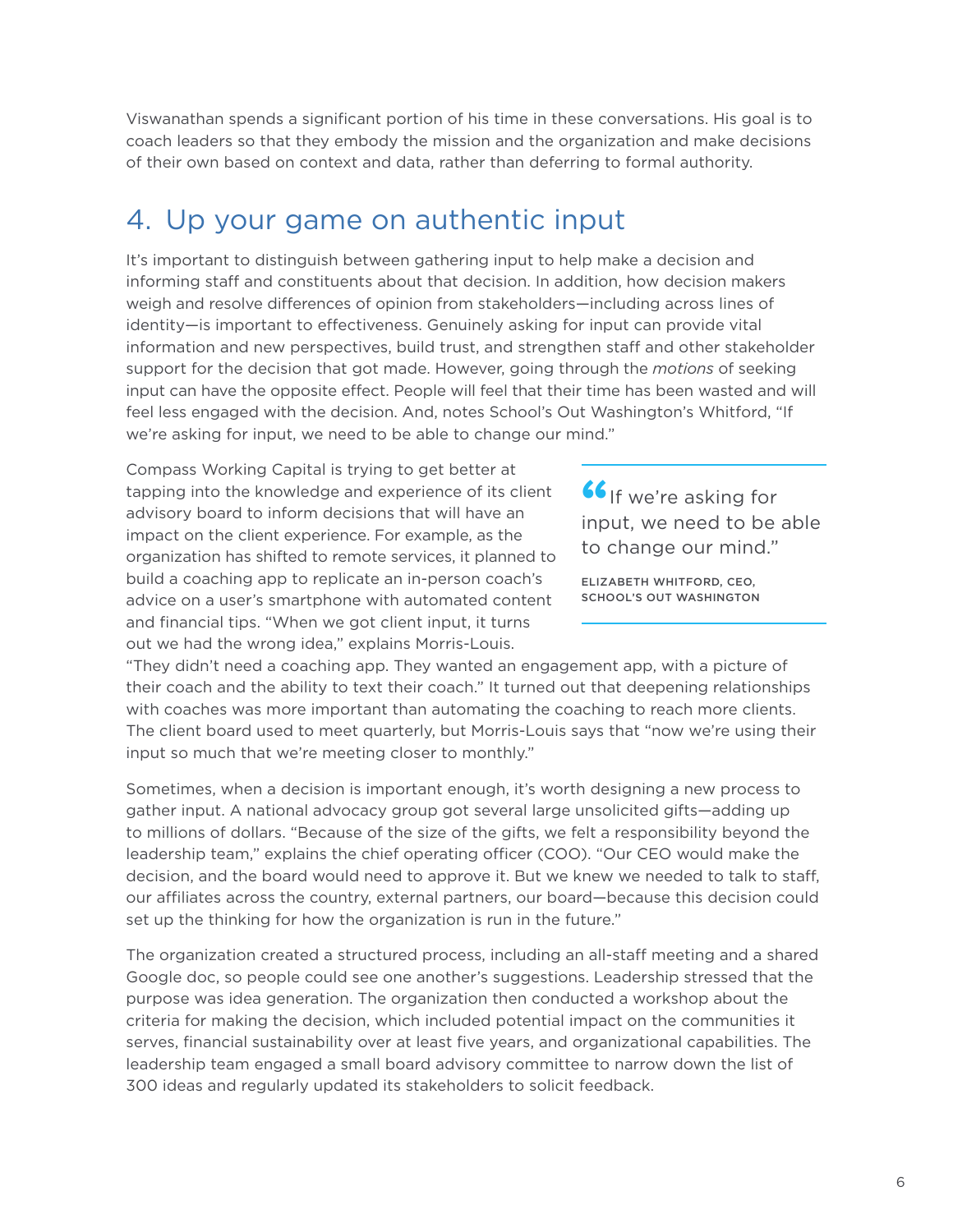"Initially, some members of the leadership team were asking, 'What's the big new thing we're going to do?'" explains the COO. "But we realized that the way to use the money to really drive impact was not with something new to us but with the things we had experience and expertise in." Ultimately, the organization decided to use the new funds both to invest in its core capabilities and to double down in two potentially high-impact areas of existing work. While the process was hard work, and didn't put the organization on a whole new path, the COO reflects that "this decision-making process got us to the common ground—and support—we were looking for."

Let's also be clear on one of the risks that our interviewees raised with us. When leaders seek input, however good their intentions, they can inadvertently create burdens for those whom they reach out to. In 2020, for example, as social consciousness of racial injustice rose in the United States, nonprofits pushed to hear more from people of color in their organizations and their communities, particularly from Black leaders and team members. Unfortunately, the volume of requests could be overwhelming, and it was stressful for individuals who were asked to contribute on top of their current responsibilities and without additional compensation.

### 5. Explicitly consider the equity implications of the decision

While inclusion and equity often go hand in hand, an inclusive decision-making process will not automatically lead to equitable outcomes. To more intentionally advance equity, nonprofits can directly examine the potential impacts of a decision across lines of identity and other determinants of inequitable outcomes.

Monisha Kapila, the co-CEO of [ProInspire,](https://www.proinspire.org/) which provides programming and resources for social sector leaders to advance racial equity, emphasizes that her team regularly steps back to reflect on the impact of a decision on people and communities inside and outside

the organization. "We ask, 'Where are we replicating social power structures in this decision, and should we think about something different?' We look at who has the power, who should be responsible for the decisions, and ask, 'Can we make sure that we're not replicating power structures that are harmful?'"

To do this analysis, ProInspire and its clients regularly turn to racial equity impact assessment tools (REIA) from [Race Forward](https://www.raceforward.org/practice/tools/racial-equity-impact-assessment-toolkit) or the [Race Matters Institute,](https://viablefuturescenter.org/racemattersinstitute/resources/racial-equity-impact-analysis/) and the [Choice Points framework](https://www.managementcenter.org/resources/using-choice-points-to-advance-racial-equity-and-inclusion-case-studies/) developed by The [Management Center](https://www.managementcenter.org/) and Race Forward. The REIA

**"**We look at who has the power, who should be responsible for the decisions, and ask, 'Can we make sure that we're not replicating power structures that are harmful?'"

MONISHA KAPILA, CO-CEO, PROINSPIRE

tools suggest decision makers consider questions such as, "Does the decision ignore or worsen existing disparities?" It could take additional data disaggregated by race, ethnicity, gender, and other lines of difference to get to an answer. That ultimately leads to asking, "Based on the above, what revisions are needed in the decision?" The Choice Points framework similarly prompts managers to note moments in their practice where a decision has differential implications on equity and inclusion.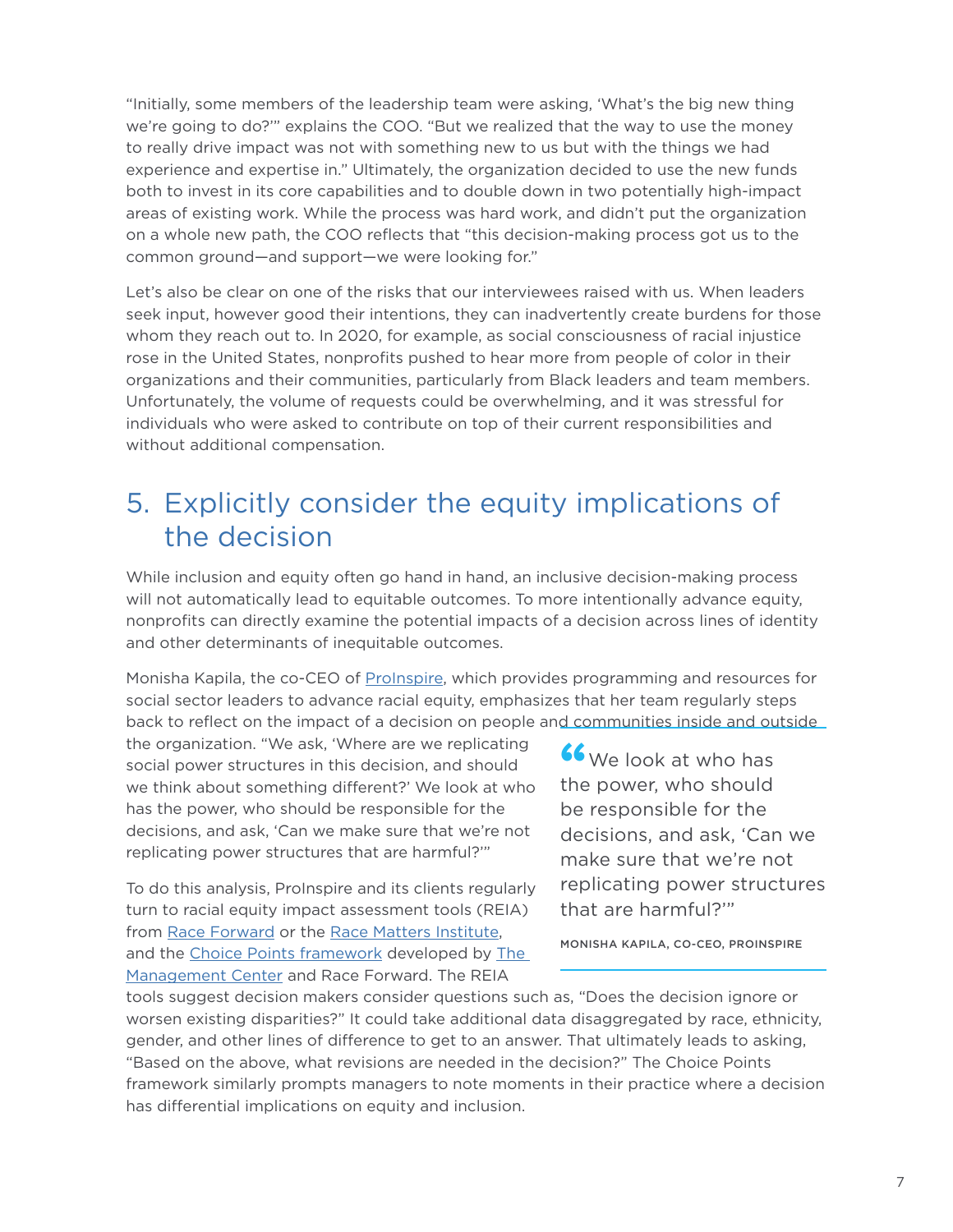The questions these tools pose are relevant for different dimensions of identity, in different areas of the social sector, and in different regions and countries. Asking these questions can influence who performs which roles in the decision-making process, as well as the recommendations that emerge from the process—and thus the decision itself. They also provide examples to help leaders advance equity in a range of scenarios, from strategic decisions, such as which programs to expand (one might serve more residents from the community), to day-to-day managerial choices, such as providing staff from different backgrounds with equitable access to mentorship and management time.

The five approaches outlined above provide the architecture for inclusive decision making that puts equity front and center as a desired outcome. But even the best-laid plans can go askew without good communication. Almost every leader we talked to in researching this article emphasized the importance of communicating about decisions as they are being made and when they are announced. Otherwise, people will make assumptions that could undermine the decision and its follow-through. Indeed, several mentioned instances where poor communication about a decision process made people feel less included and

• • •

less satisfied with their own place in the organization.

That's doubly true with contentious decisions. "You have to be able to make decisions in the face of people not agreeing with you. That's a muscle that every leader needs to have," says Cordua of Thorn. "But if you make difficult decisions, and don't document and share them, it doesn't go as far. People won't know what's been decided and why that decision was made."

**"**You have to be able to make decisions in the face of people not agreeing with you. That's a muscle that every leader needs to have, but if you make difficult decisions, and don't document and share them, it doesn't go as far."

JULIE CORDUA, CEO, THORN

One leader we talked to was frustrated that

people didn't understand a decision or how it had been made. "I used to ask myself: Didn't the staff read that? Didn't they hear me say that? But of course people absorb information in different ways." Now, the organization works harder to communicate decisions in allstaff meetings, team meetings, and written information on its intranet. And because of its more inclusive decision-making process, it has more credible voices from across the organization to draw upon when communicating the decision.

To be sure, none of the leaders we talked to for this article claimed to be perfect case studies for inclusive decision making. Many talked about what had gone wrong and what still needed to be improved. And repeatedly, we heard about the importance of trust, clarity, and candor. "We talk about decision power more explicitly now," says Whitford. "We've had enough hard conversations in our leadership team—now we're able to have a dialogue about this."

We are eager for these dialogues as well. Many leaders are hungry for actionable approaches to inclusive decision making. [Let us know](https://www.bridgespan.org/insights/library/organizational-effectiveness/5-ways-nonprofits-make-decision-making-inclusive#letusknow) if you've seen practices we should learn from.